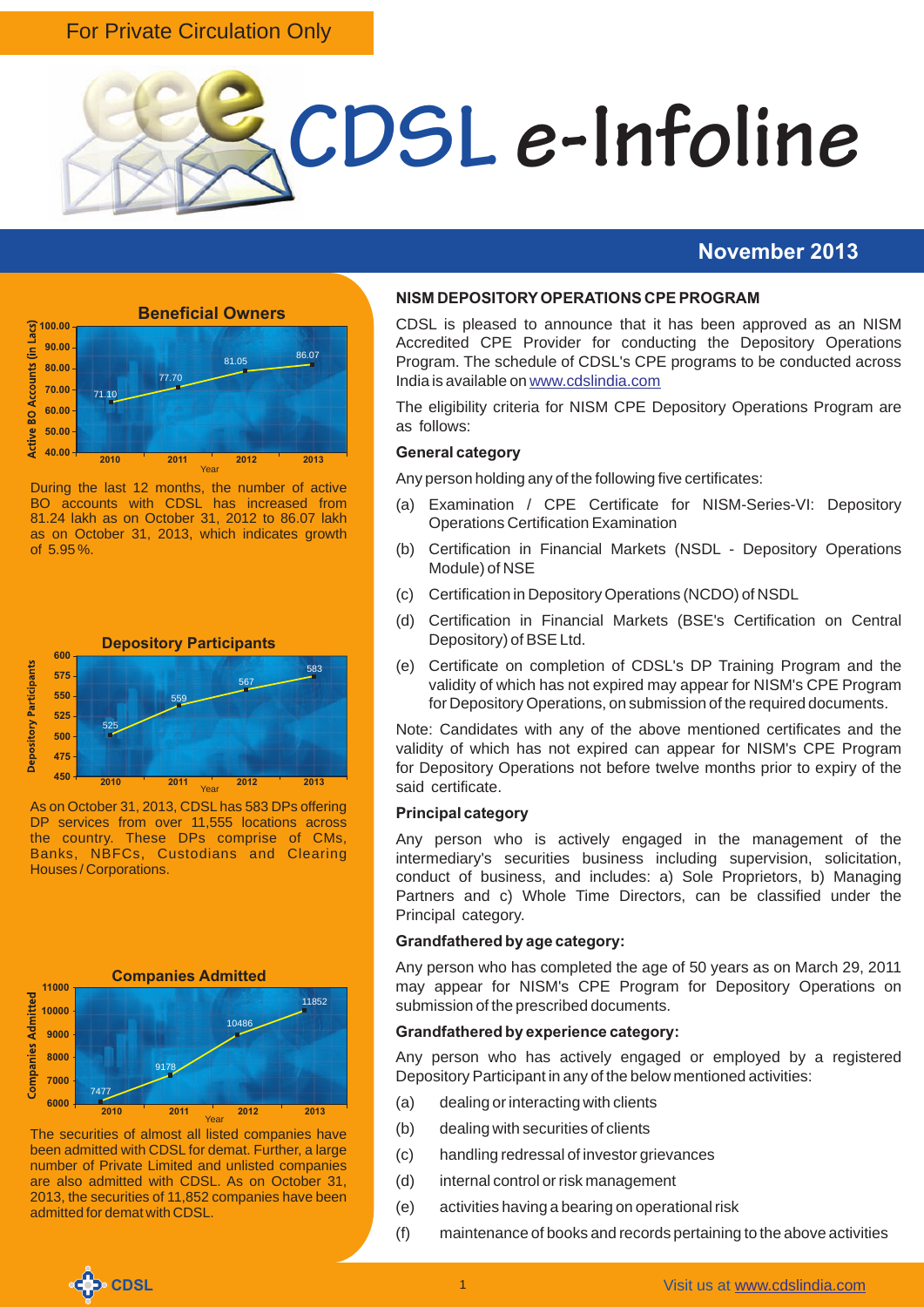## **CDSL e-Infoline**

for 10 years or more, as on March 29. 2011 may appear for the CPE Program for Depository Operations under the Grandfather Type II category, on submission of required documents.

In the month of October 2013, CDSL conducted 10 CPE training programs at various cities across India - Mumbai, Bengaluru, Kolkata, Jaipur, New Delhi, Chennai, Ludhiana, Pune, Ahmedabad and Kochi.

In order to enroll for CPE Program for Depository Operations provided by CDSL, kindly contact Ms. Vinaya Kunder / Ms. Prajakta Ghugal / Ms. Harshada Deshpande on 022-2272 8667 /8613 /8434.

#### **SEBI ACCEPTS e-KYC SERVICE LAUNCHED BY UIDAI**

SEBIvide its circular no. CIR/MIRSD/ 09/ 2013 dated October 8, 2013 has decided to accept e-KYC service launched by UIDAI also, as a valid process for KYC verification in the capital market. Thus, relevant client details and photograph made available by UIDAI's e-KYC process shall be treated as sufficient proof of Identity and Address of the client. To avail this facility, the client should allow the intermediaries to access his/her data through the UIDAI system.

SEBIvide its circular no. CIR/MIRSD/ 09 /2012 dated August 13, 2012, had earlier allowed Aadhaar Letter issued by UIDAI to be admissible as Proof of Address in addition to it being recognized as Proof of Identity.

#### **WITHDRAWAL OF DEPOSITORY PARTICIPANT OF CDSL**

DPs and BOs are advised to note that below-mentioned DPs have ceased to be Depository Participant of CDSL.

| DP ID.   | <b>DEPOSITORY PARTICIPANT</b>                             |
|----------|-----------------------------------------------------------|
| 12065700 | Equiquest Brokerage House Pvt. Limited                    |
| 12055000 | <b>SAL Securities Private Limited</b>                     |
| 12061000 | <b>Fullerton Securities &amp; Wealth Advisors Limited</b> |

BOs holding accounts with the aforementioned DPs are advised to take necessary steps to transfer their securities to another account with a DP of their choice.

#### **SUCCESSFUL FACILITATION OF ELECTRONIC VOTING**

CDSL's e-Voting System enables investors to cast their votes pertaining to company resolutions at their convenience from home / office till the last day.

At present, 229 companies have signed the agreement with CDSL for its e-Voting System of which 84 companies have used CDSL's e-Voting platform to conduct electronic voting for AGMs and postal ballot resolutions on 106 occasions. Shareholders of Godrej Properties Limited, Development Credit Bank Limited, Karur Vysya Bank Limited, Jaiprakash Associates Limited, ARI Consolidated Investments Limited, KEC International Limited, Kolte-Patil Developers Limited and Shilpi Cable Technologies Limited took the opportunity to cast their electronic votes on www.evotingindia.com in the month of October 2013.

Further, Zee Media Corporation Limited, Ambuja Cements Limited, Geometric Limited, Ester Industries Limited and Tamil Nadu Newsprint and Papers Limited commenced e-Voting in the month of October 2013.

To register your company for e-Voting, please contact Mr. Anand Tirodkar on 022-22728153, anandt@cdslindia.com or Mr. Huzaifa Topiwala on 022-2272 8634, huzaifa@cdslindia.com.

#### **CVL-KRA - HELP DESK CONTACT DETAILS**

With a view to improve the accessibility of the CVL helpdesk, CVL has introduced a common helpline no. 022-6121 6969. The other operational numbers will be gradually phased out and the afore-mentioned number will be the single dial-in access to the CVL-KRA's helpdesk.

Any queries or suggestions from Intermediaries may be e-mailed to cvlhelpdesk@cdslindia.com

#### **INVESTOR AWARENESS PROGRAMS (IAPs)**

During October 2013, CDSL BOPF Trust has conducted 10 IAPs across India in association with BSE Investor Protection Fund. CDSL DPs such as ICICI Securities Ltd., Motilal Oswal Securities Ltd., Geojit BNP Paribas Financial Services Ltd., Muthoot Securities Ltd., Karnataka Bank Ltd., Saraswat Co-Op. Bank Ltd., Hedge Equities Ltd., Nirman Share Brokers Pvt. Ltd. and ATS Share Brokers Pvt. Ltd. also participated in these IAPs. Further, leading dailies and magazines such as Eenadu, Nanayam Viketan and Prabhat contributed in making these IAPs a grand success. These programs were directed towards educating the investors about depository service, risk management and the Rajiv Gandhi Equity Savings Scheme (RGESS). For details of forthcoming IAPs, please click: [Investor meet](http://www.cdslindia.com/investors/investor-meet.jsp)



**Mr. Amit Mudliar**, Branch Head, HDFC Securities Ltd. addressing the audience of Prabhat Mahila Manch at an IAP organised by CDSL BOPF and HDFC Securities Ltd. at Pune on 19.10.2013.



**Mr. Chandrakant**, Senior Channel Manager of ICICI Securities Ltd., addressing the audience at an IAP organised by CDSL BOPF and ICICI Securities Ltd. at Tirunelveli, Tamil Nadu on 30.10.2013.